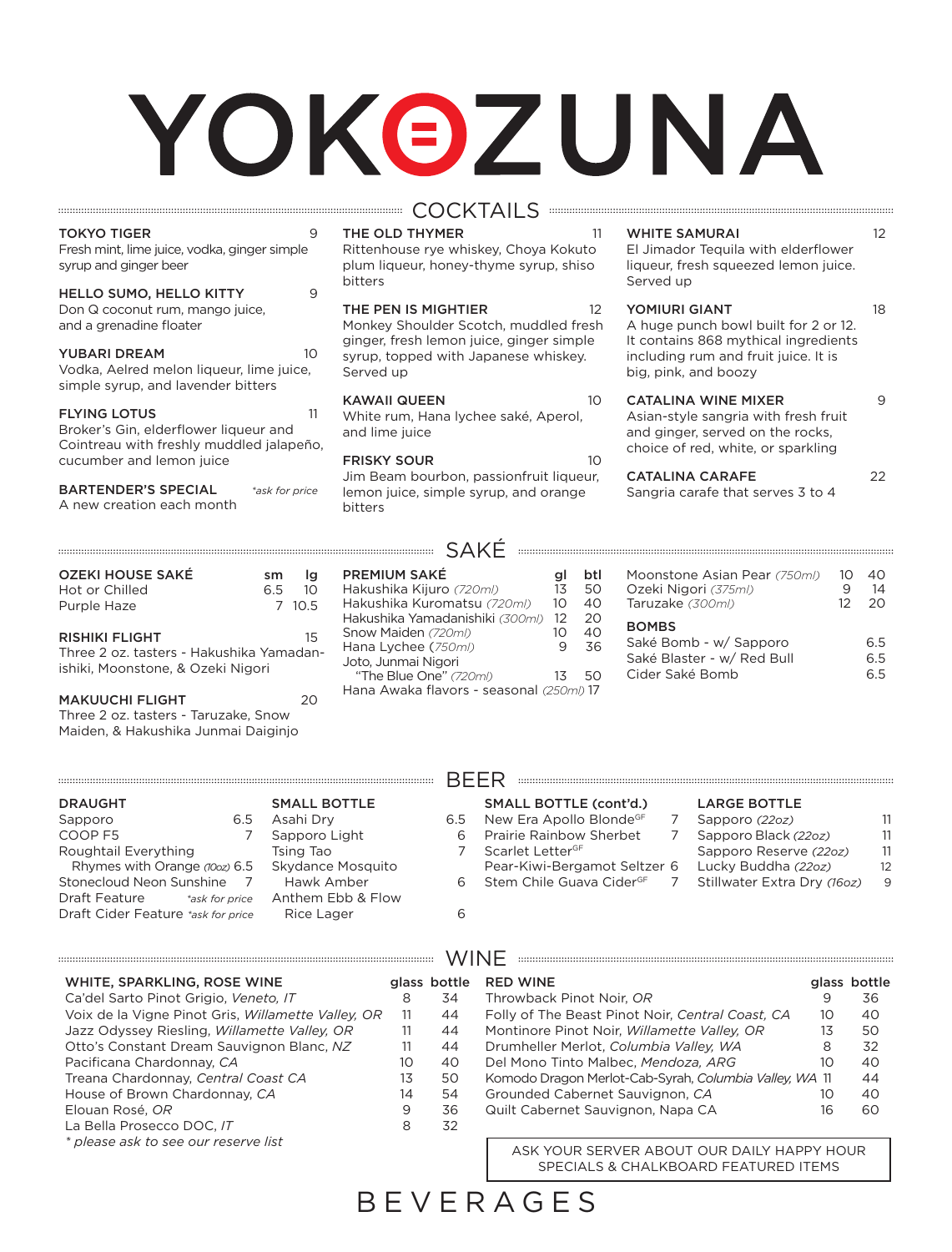| <b>PORK &amp; CHARRED</b><br><b>SCALLION GYOZA</b>              | $9/5$ <sup>HH</sup> | WA:<br>Hard       |
|-----------------------------------------------------------------|---------------------|-------------------|
| Fried or pan seared, with chili soy sauce                       |                     | <b>STE</b>        |
| <b>EDAMAME</b><br>Kosher salt                                   | $6/4$ <sup>HH</sup> | Srira<br>and      |
| <b>HOUSE CUT SWEET POTATOES</b><br>Chili soy sauce, wasabi mayo | $8/5$ <sup>HH</sup> | <b>BLA</b><br>POK |
| <b>CRISPY SPRING ROLLS</b><br>Roasted pork, chili soy sauce     | $9/5$ <sup>HH</sup> | Chil<br>cilar     |

#### APPETIZERS

SABI DEVILED EGGS 7 dboiled with creamy wasabi filling

**STEAMED BUNS** *(order of 2)* 7<br>acha chicken *(order of 3)* 9 Sriracha chicken *(order of 3)* 9 hoisin pork belly

BLACKENED TUNA *(order of 2)* 12 **KE TACOS** 

li ponzu, avocado, pico de gallo, ntro, and shichimi pepper

- PUPU PLATTER *(for 2-3 people)* 25 Gyoza, edamame, *(for 4-5 people)* 40 tempura sweet potatoes, spring rolls, and choice of chicken or pork steamed buns
	- CHO CHO TENDERLOIN SKEWERS 12 Avocado-cilantro puree and peanuts

FRIED CALAMARI 14 Served with an Asian-Cajun remoulade

TEMPURA FRIED CAULIFLOWER 10 Tossed in a sweet spicy gochujang sauce

MIXED GREEN SALAD small large Spring mix, spinach, carrots, 6 10 sesame seeds, candied cashews and wasabi Caesar dressing

### $\mathsf{SOUP}$  &  $\mathsf{SALAD}$   $\mathsf{I}$  . The second second second second second second second second second second second second second second second second second second second second second second second second second second

YOKOZUNA HOUSE SALAD small large Romaine, carrots, crispy 5 9 noodles, sesame seeds, ginger vinaigrette add grilled chicken  $+ 6$ \* add grilled salmon + 10

SEAWEED SALAD 6 Seaweed topped with sesame seeds

MISO SESAME CHICKEN SALAD 13 Sliced chicken, shaved red and napa cabbage, green and red onions, cashews, with red curry puffed rice MISO cup bowl Green onions, tofu, shiitake 4 7 mushrooms

#### SUSHI SALAD & POKE BOWLS \*MEESH MASH 22

Marinated salmon, ahi and yellowtail with avocado, masago, sesame seeds and garlic on a bed of sushi rice, cucumber, seaweed and ika salad

#### \*JORGE'S NACHOS 24

Tuna, salmon, yellowtail, and avocado with yuzu koshu on crispy wonton chips, topped with cilantro, fresnos, red tobiko, scallions, and shichimi pepper

#### PORK BELLY RAMEN 15

Tare braised pulled pork and pork belly with rich pork broth, pickled mushroom, soy egg, furikake, scallions, and nori

### RICE • NOODLES • ENTREÉS

#### lunch dinner

SUMO FRIED RICE 12 15 Chicken, shrimp, egg, snow peas, carrots, shiitakes, green onions and sprouts

PAD THAI *(chicken or fried tofu)* 12 15 Rice noodles, egg, carrots, ginger, garlic in a tangy tamarind-fish sauce. Garnished with peanuts, sprouts, cilantro, scallions and lime, \*sub shrimp +2, \* add shrimp +4, \* all 3 proteins +5

THAI GREEN CURRY *(vegan)* 12 15 Spicy coconut curry with broccoli, carrots, snow peas, onions and sliced potatoes with steamed rice with basil, cilantro, fresnos and lime \*add tofu, shrimp, beef, or chicken +3

GRILLED SALMON 18 24 Sweet soy reduction, steamed rice, seasonal vegetables

THAI GRILLED FISH TACOS 14 17 Grilled mahi mahi, Asian slaw, sliced avocado, cilantro with choice of tempura sweet potatoes or side house salad

PORK BELLY TACOS 14 17 Pan seared pork belly, Asian slaw, avocado, cilantro and salsa verde with the choice of tempura sweet potatoes or small house salad.

Marinated cubed ahi on a bed of cucumber salad topped with wasabi tobiko \*SALMON POKE 13

\*TUNA POKE 14

Marinated cubed salmon on a bed of cucumber salad topped with black tobiko

\*YELLOWTAIL POKE 14 Marinated cubed yellowtail on a bed of cucumber salad topped with red tobiko

PUT YOUR POKE BOWL ON A BED OF SUSHI RICE +2

#### ADD-ONS:

SOY EGG +1 NORI +.50 CHILI BOMB +1 EXTRA CHOCHO SKEWER +5 SUB CHOCHO SKEWER +2 EXTRA PULLED PORK +3 EXTRA PORK BELLY +4

lunch dinner GENERAL TSO'S CHICKEN 12 15 Broccoli, green onions, fresnos, chili arbols, spicy chili sauce over fried rice  $*$ sub beef + 2

SWEET AND SOUR CHICKEN 12 15 Tempura battered chicken and green onions. Choice of steamed or fried rice

MONGOLIAN BEEF 14 17 Crispy beef tenderloin in a sweet tangy sauce with carrots, sprouts, and green onions. Served with steamed rice.

GF = GLUTEN FREE: Many items can be made gluten free with minor substitutions. Ask your server for details. (We have done our best to ensure these items are gluten free, however, there is always risk of contamination. Manufacturers of products we use can change formulation at any time without notification. Therefore, we do not assume liability for any adverse reactions to food consumed.)

## STARTERS • SALADS • ENTRE É S

IKA SALAD 8 Marinated squid with sliced cucumbers in ponzu

CUCUMBER SALAD 5 Marinated cucumbers topped with sesame seeds

#### RAMEN BOWLS

#### CHICKEN RAMEN 14

in ponzu

Tare poached sliced chicken with rich chicken broth, wakame, soy egg, fried garlic, fish cake, scallions, and nori